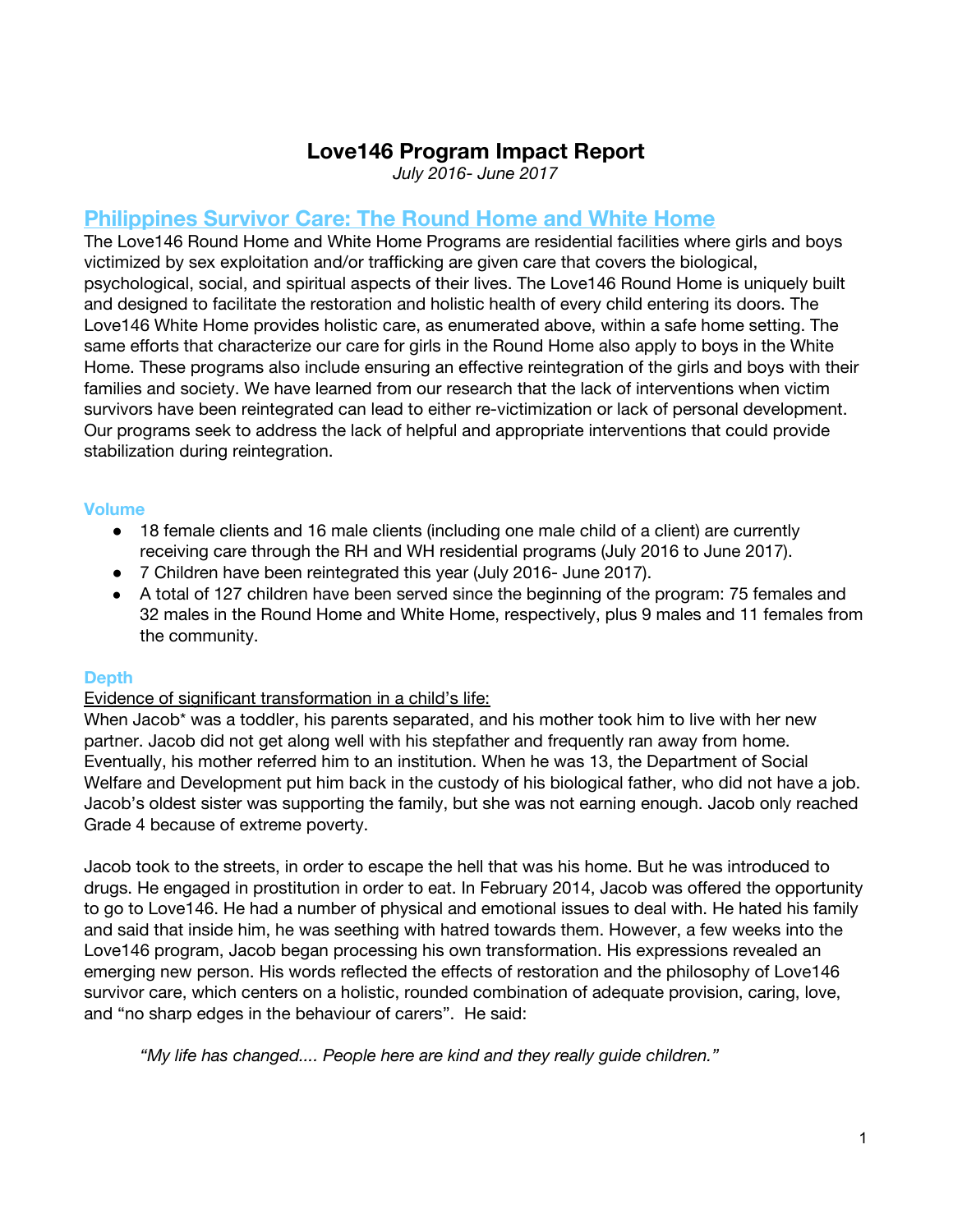Later his words also reflected a slowly forming spiritual dimension in his thinking, and started to focus on what he could do and be, and on his future:

*"I did not expect that Love146 would send me back to school, provide for all my needs, give me nutritious food.... I really thank Love146 for guiding and supporting me continuously, so I* could become a better person.... I am happy because I go to school and I am taken care of. I *will study hard to make my dreams come true. I would like also to improve my life."*

We knew true healing was taking place when he could really look at himself and express awareness of his journey from pain to restoration:

"This is my heart. In the past, my heart was black and it was dark, but if you will take a closer look at it, it had many wounds. This heart did not mind about taking illegal drugs, but now it is *already bright even though it still has wounds. But the wounds are beginning to heal now."*

We knew that restoration was happening when he trusted us enough to process his feelings and own a newly found ability to forgive. Based on his words, such ability was birthed by the love he has received at Love146:

*"Before, saying the word 'Mommy' was very difficult for me to do. It caused me so much pain and anger.... My Mama was telling me to call her 'Mommy,' but I could not…. I hated Mama because she left us and … she really did not take good care of me…. I hated her because* when she left me, I had to stop going to school until I got addicted to drugs and decided to be *with my friends who also came from broken families. But since I came to Love146, I have started to say 'Mommy' without so much pain because the staff here are good to me and love me."*

Then, Jacob\* asked if he could call his family. He talked to his father, and also called his mother. There was no hatred anymore in his voice. He was at peace as he reconnected with his family. Since then, Jacob\* passed the Alternative Learning System equivalency test, which qualified him for university. Love146 enrolled him and he is currently a sophomore taking up a Bachelor of Science degree in Information Technology.

*\*Name changed to protect identity*

Evidence that this project benefits the community beyond direct involvement:

Our continued work with homeless street families in the past several years has enabled us to establish a relationship with them and provide some livelihood assistance, send some of the street children to school, raise the community's awareness of children's issues, and importantly led to some victimized children from the street being admitted into our Survivor Care Program.

"I learned a lot from this seminar. I am now aware that some of the things I have been doing to my *children were wrong and I feel guilty. I now know the things I have to correct."*

*"I now know how to protect my children from illnesses, such as the ones discussed in the seminar."*

At one gathering, the community members gave us a card and read it in front of everybody: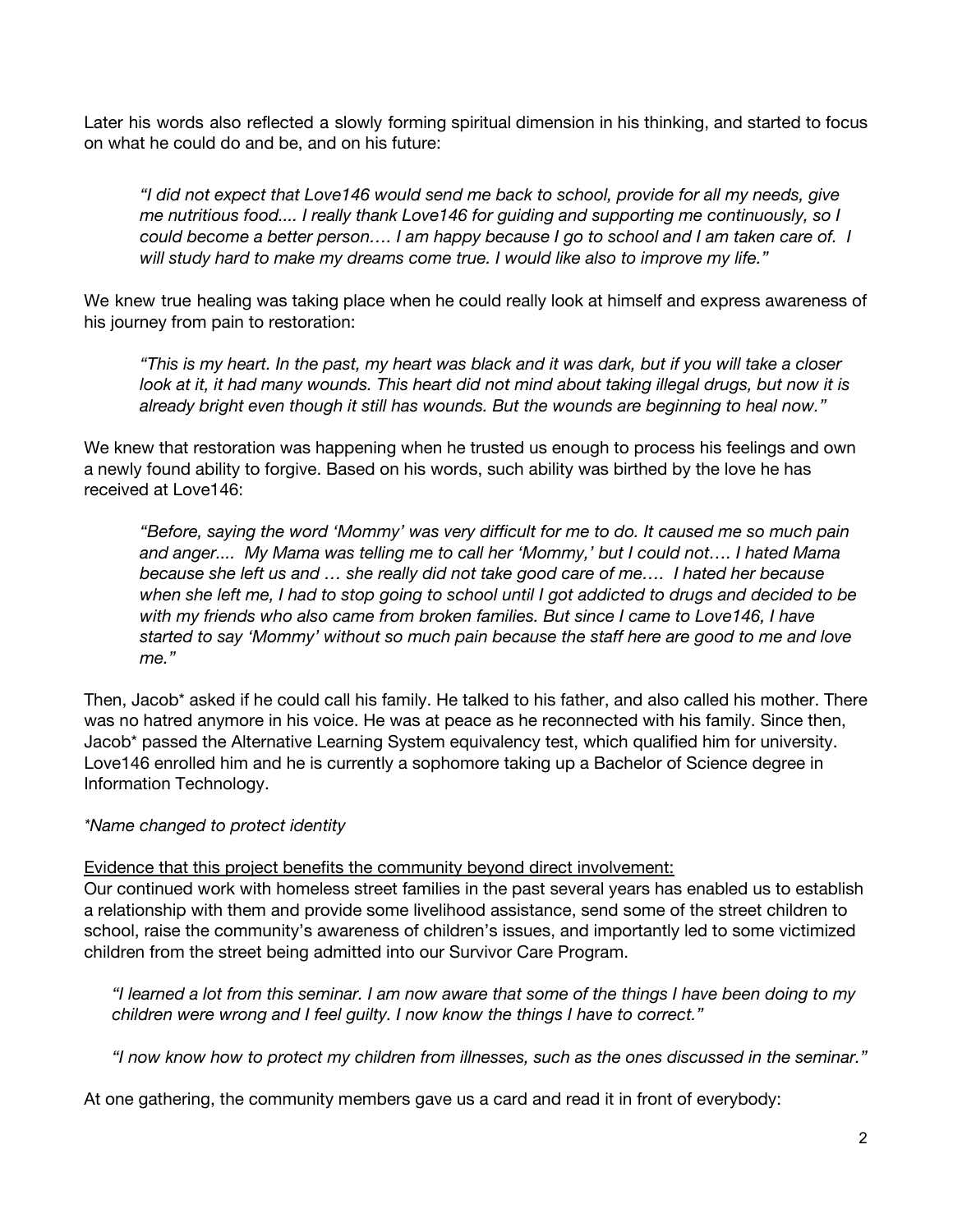"Thank you very much for your continued care and support to all of us. You have been our parent *because although we have been delinquent, you continued to care for and support us. You did not give up on us. You continue to help us and most of all, you always counsel us*."

Evidence that this project benefits the target constituents As a result of our biopsychosocial interventions in the Round Home and White Home:

● the children have increased self-worth and modified behavior

"I have become a better child here. I have come to know God. Before, I just kept quiet, but now *I am able to interact with the other children."*

*"I am now convinced that I will be able to achieve my dreams, because the mommies encourage me and always tell me I can become somebody someday. That is why I study hard."*

"I like it when we are able to perform in concerts and I see the audience enjoy the music and *admire our skills. I never thought I could perform in concerts. I am not shy anymore."*

• the children feel empowered

*"I am happy that I am able to raise chickens, feed them, make them grow and happy, and then multiply."*

*"As the mommies look after me, so am I able to look after the plants and animals."*

*●* the children are able to plan for their future

"When I leave the Round Home, I now know what I can do to earn a living – raise chickens or *goats, raise fish or honey bees, or plant vegetables, because I have been trained to do these activities here."*

● the children discover and implement their potentials

"Before I came to the White Home, I did not play a single musical instrument. Now I can play all *five instruments in the Love146 rondalla."*

*"I got many awards in school – Most Honest, Most Helpful, Most Obedient."*

*"Before, I failed in most exams. Now I am getting almost perfect scores. I did not realize I could be this good. Thank you for believing in me."*

• the children develop altruism

"*When I grow up, I want to help the poor, just like Love146 helped me."*

"I like it when during caroling, we are the ones to give, instead of expecting that we are going to *receive something. It is a new experience for me to be giving instead of receiving."*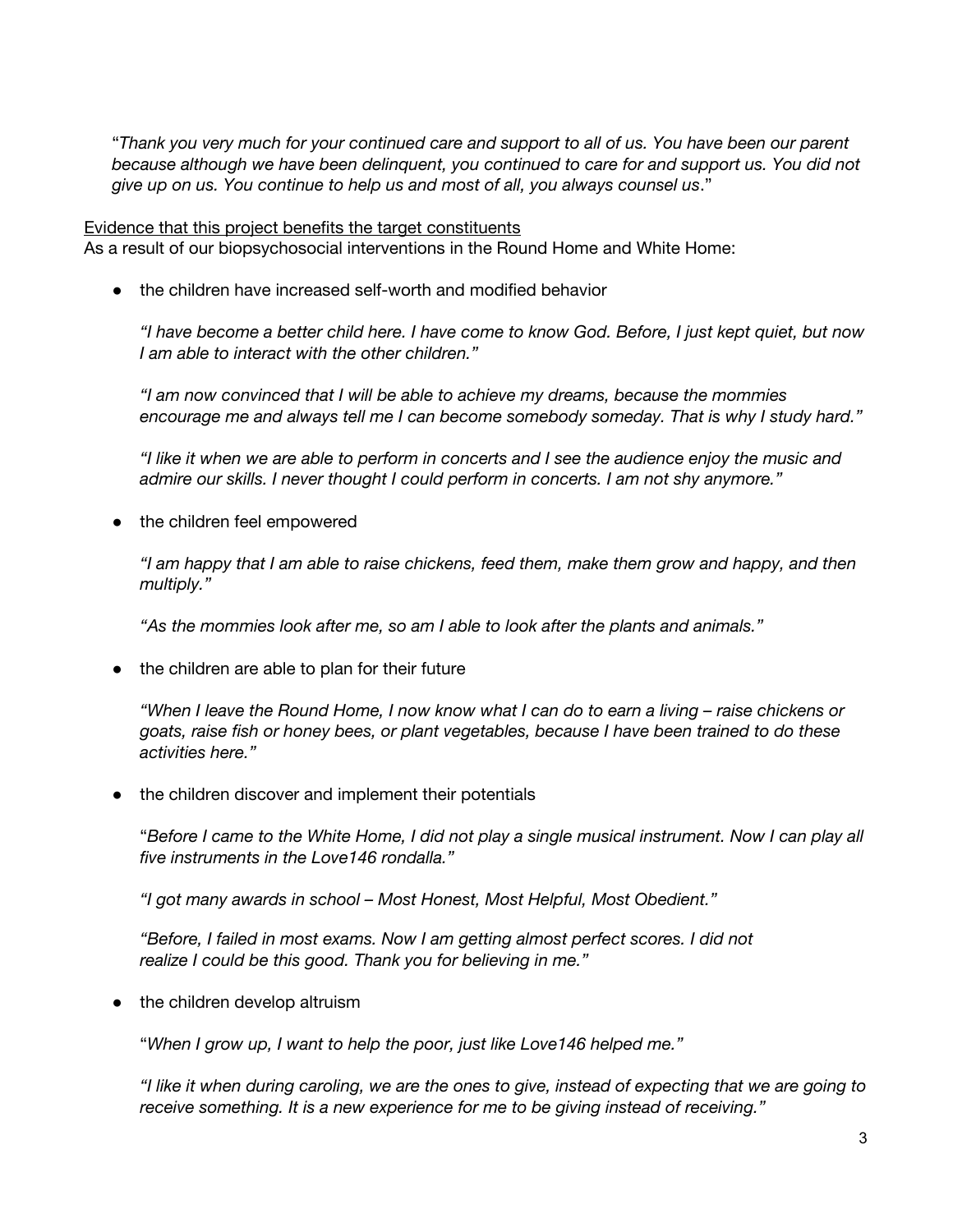Evidence of collaboration and partnership:

- We utilize a multidisciplinary approach in caring for the children in our Survivor Care program. Children are evaluated and monitored by partner medical doctors, dentists and psychiatrists. Communication with school teachers to discuss progress and any problems is ongoing.
- We partnered with the Father's Refuge in Puerto Princesa City, Palawan to share our best practices towards better provision of social and livelihood services to their clients. In return, we saw some of their mushroom production activities.
- We continue to maintain close collaboration with the concerned officers of the Department of Social Welfare and Development on issues that pertain to the boys' and girls' families and placement.
- Our cooperation with an international NGO, the Department of Justice and the National Bureau of Investigation is ongoing, as it pertains to some of the children's legal cases.
- We are in active relationship with the local village officials in the vicinity of our residential homes.

## **U.S. Survivor Care: Connecticut**

In 2013, Love146 conducted a comprehensive environmental scan of the service needs and resources available to youth who were confirmed and suspected survivors of human trafficking in Connecticut. Recognizing a significant gap in services for this population, Love146 responded by piloting a Survivor Care Program. In 2016, the pilot ended as the program expanded with the support of federal, state, foundation, and individual donor funding.

The program, now comprised of 16 staff, is designed to provide and connect confirmed and suspected survivors to trauma-informed, individualized, and comprehensive services that contribute to their overall recovery and restoration. Love146's Connecticut Survivor Care Program is unique in that it develops a care plan for each youth designed to best meet youth's personal needs and support them in their home communities. Working closely with state agencies and other community providers, Love146 helps ensure that youth are enrolled in school, advocates if special education and medical services are needed, and works to identify and build the capacity of caregivers (biological/foster/adoptive parents and kin caregivers) and service providers so that they can better support survivors as they reintegrate into their home communities. Love146 provides direct services to youth on a weekly basis to help them achieve their care plan goals. Direct services may include, but are not limited to, the following:

- **•** Counseling
- Skill development
- Safety planning
- Application assistance
- Education/employment assistance
- Crisis intervention
- Appointment accompaniment
- Court/trial preparation/assistance

Youth who have been trafficked are at high-risk for further exploitation; thus, one of the first things we tell a youth is, "We go where you go. That means if you move placements, or foster homes, or run away and come back, we will always be there." Never closing a case, Love146 is committed to always being a safe space and support for the youth we serve. Love146 staff are also available via phone and text 24-hours/day, 7-days a week to respond to client emergencies as they arise.

In addition to providing long-term, trauma-informed, intensive wraparound services, the Love146 Connecticut Survivor Care Program offers one time "Rapid Responses" information and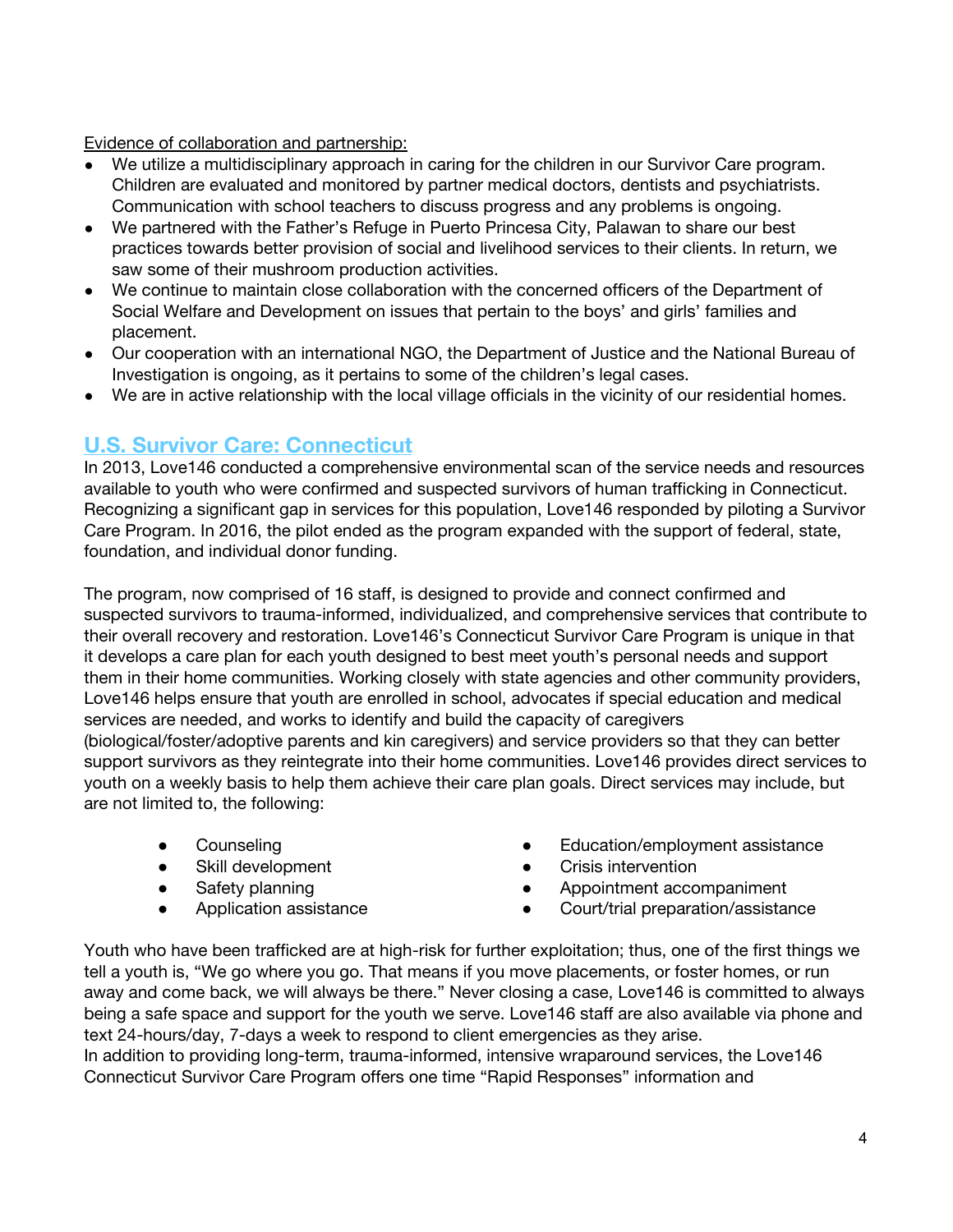safety-planning meetings to confirmed and suspected survivors. Topics typically covered during a Rapid Response include the following:

- The realities of human trafficking
- Healthy relationships
- Internet safety
- Different recruitment/grooming processes
- Behaviors that increase vulnerabilities
- Individualized safety planning

Love146 also provides youth with printed resource materials that have national hotline numbers youth can call in cases of emergency. Each youth is given a Rapid Response Backpack, filled with generously donated items including a blanket, an emergency phone, a journal, a rain poncho, a teddy bear, toiletries, a stress ball, and other supplies both youth and service providers identified as being critical for this population. Following all Rapid Responses, Love146 offers caregivers and providers individualized recommendations for future services that can support youth as they continue their recovery and restoration.

Lastly, Love146 offers case consultation to caregivers and providers to help them better understand child sex trafficking and identify appropriate services for youth who may not meet the criteria for Rapid Response or Long-Term Services (e.g., they are 18 years of age or older, they are at risk but not high-risk).

## **Volume**

Youth directly impacted:

- 65 youth received ongoing *long-term* support services
- 50 caregivers of youth who received *long-term* support services also received services
- 112 youth received "rapid responses" one-time meetings
- 20 caregivers of youth who received "rapid responses" also received "rapid responses"
- 119 youth received backpacks (including 112 who received "rapid response" meetings)
- 14 case consultations

## **Depth**

Evidence of significant transformation in a youth's life:

Long-Terms Services:

- One of the primary goals of Love146 Long-Term Services is to help prepare youth for successful futures and independent living free from victimization. This is accomplished through the provision of direct services such as counseling, skill building, crisis intervention, and safety planning. In addition, Love146 recognizes the benefits of helping youth to connect and access services outside of Love146. As such, this year, Love146:
	- Successfully submitted victim compensation applications for 32 youth, providing them access to \$15,000 that they can use for crime expenses - including medical and mental health treatment - that are not covered by insurance or another financial resource. This funding is available to them throughout their life.
	- Made 51 referrals to partnering agencies for additional services to support youth.
	- $\circ$  Helped 13 youth obtain government identification documents (e.g., birth certificates, social security cards, non-driver photo identification card).
	- Assisted 7 youth in accessing government benefits, such as healthcare, WIC, and social security.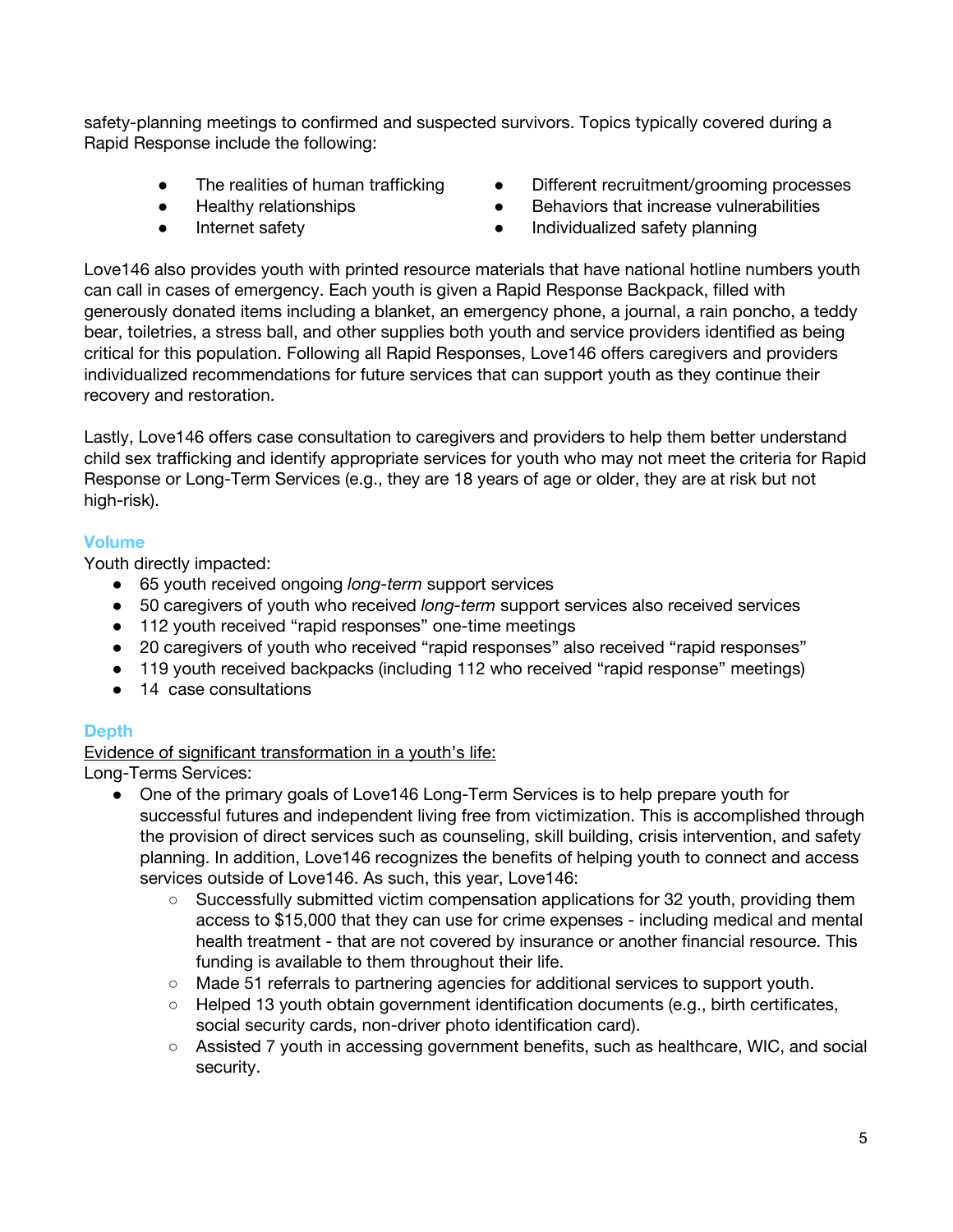- Love146 also provides judicial advocacy and accompaniment to youth who's victimization is being actively investigated and/or prosecuted. This year, specific services included:
	- Accompanying 9 youth to interviews with law enforcement and/or prosecutors.
	- Assisting 4 youth with preparing victim impact statements to be read during sentencing.
	- Supporting 3 youth in obtaining orders of protection against their offenders.
- This year, 10 youth successfully transitioned to sustained care, where youth can reach out for supports but Love146 is no longer providing regularly scheduled services.
	- For these youth, school attendance increased from 30% at the time of referral to 100% at the time of transition, with 80% of youth attending school regularly.
	- At the time of transition, 100% of these youth reported that Love146 helped them and 100% reported that they would recommend Love146 to a friend in need.

Rapid Responses:

- 94% of youth who participated in a Rapid Response reported learning new information.
- 88% of youth who participated in a Rapid Response reported intent to change their behaviors as a result of their participation in the Rapid Response.

### Evidence that this project benefits the community beyond direct involvement:

In addition to providing direct services to youth, Love146's Connecticut Survivor Care Program is committed to building the capacity of law enforcement, forensic interviewers, child welfare staff, and community service providers to have helped raise the consciousness of human trafficking among first responders and have facilitated a collaborative approach to addressing cases of human trafficking. This year, Love146:

- Conducted 11 trainings for professionals working in partnering agencies across the state of Connecticut.
- Presented at 3 conferences targeting professionals likely to encounter youth who are confirmed and suspected victims of child sex trafficking.

This year, the U.S. Survivor Program was also featured in a number of media outlets, raising community awareness of human trafficking beyond those who are likely to address victims in their day-to-day work. In anticipation of Love146's Survivor Care Program expansion, at the end of fiscal year 2015-2016, this project was featured in the following media:

Nalpathanchil, L. (Host) and Ives, T. (Producer). (2016, June 23). *Where we live: Human traf icking around the world and in Connecticut* [Radio broadcast]*.* Hartford, CT: WNPR. <http://wnpr.org/post/human-trafficking-around-world-and-connecticut>

Bisaro, A. (2016, June 28). New Haven group working against human trafficking to expand survivor care program. *New Haven Register.* [http://www.nhregister.com/general-news/20160628/new-haven-group-working-against-human](http://www.nhregister.com/general-news/20160628/new-haven-group-working-against-human-trafficking-to-expand-survivor-care-program) [-trafficking-to-expand-survivor-care-program](http://www.nhregister.com/general-news/20160628/new-haven-group-working-against-human-trafficking-to-expand-survivor-care-program)

During fiscal year 2016-2017, the U.S. Survivor Care Program was featured in the following media:

(2017, May 5). *New England agency targets growing number of sex traf icking cases.* Boston, MA: 25 News[.](http://www.fox25boston.com/news/new-england-agency-targets-growing-number-of-sex-trafficking-cases/519828630)

[http://www.fox25boston.com/news/new-england-agency-targets-growing-number-of-sex-traffic](http://www.fox25boston.com/news/new-england-agency-targets-growing-number-of-sex-trafficking-cases/519828630)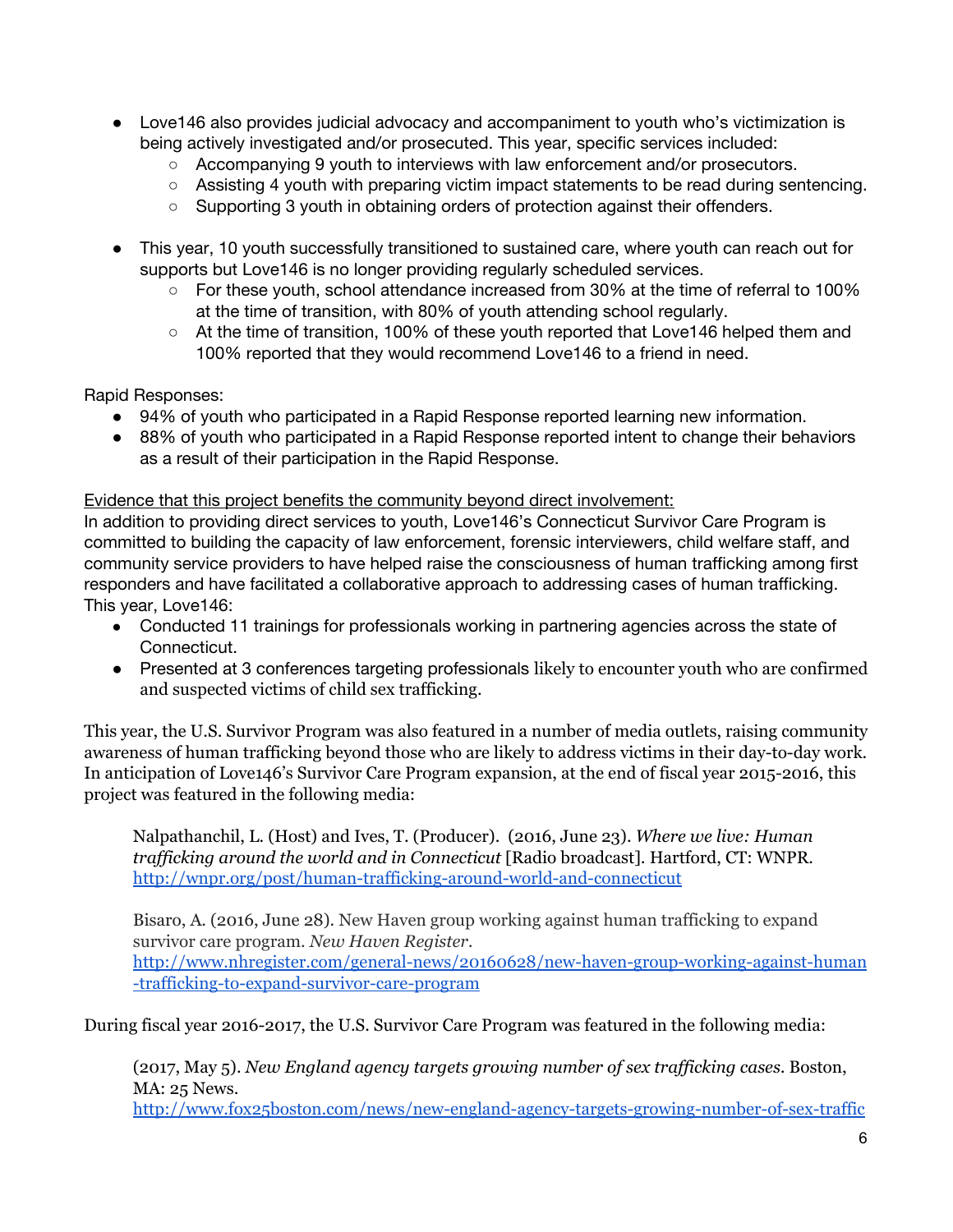[king-cases/519828630](http://www.fox25boston.com/news/new-england-agency-targets-growing-number-of-sex-trafficking-cases/519828630)

Blanks, L. (2017, March 30). *Examining the child traf icking problem in Connecticut.* New Haven, CT: News 8.

<http://wtnh.com/2017/03/30/examining-the-child-trafficking-problem-in-conn/>

Pierce, K. (2017, January 12). *Lodging workers learn how to spot human trafficking.* New Haven, CT: News 8.

<http://wtnh.com/2017/01/12/lodging-workers-learn-how-to-spot-human-trafficking/>

Other media coverage not specifically mentioning the program but featuring Program Director, Erin Williamson included:

Dunavin, D. (2017, January 17). *Thousands pay for child prostitutes in CT every year but nobody has been charged since 2013.* Fairfield, CT: WSHU Public Radio [http://wshu.org/post/thousands-pay-child-prostitutes-ct-every-year-nobody-has-been-charged-](http://wshu.org/post/thousands-pay-child-prostitutes-ct-every-year-nobody-has-been-charged-2013#stream/0)[2013#stream/0](http://wshu.org/post/thousands-pay-child-prostitutes-ct-every-year-nobody-has-been-charged-2013#stream/0)

Bisaro, A. (2017, January 12). New Haven forum helps hotel/motel owners learn to spot sex trafficking. *New Haven Register.*

[http://www.nhregister.com/general-news/20170112/new-haven-forum-helps-hotelmotel-owner](http://www.nhregister.com/general-news/20170112/new-haven-forum-helps-hotelmotel-owners-learn-to-spot-sex-trafficking) [s-learn-to-spot-sex-trafficking](http://www.nhregister.com/general-news/20170112/new-haven-forum-helps-hotelmotel-owners-learn-to-spot-sex-trafficking)

Gellman, L. (2017, January 12). Hoteliers take sex-trafficking prevention 101. *New Haven Independent.*

[http://www.newhavenindependent.org/index.php/archives/entry/hotels\\_sex\\_trafficking/](http://www.newhavenindependent.org/index.php/archives/entry/hotels_sex_trafficking/)

Mayes, L. (2017, January 12). Hotel industry gets training on spotting victims of human trafficking. New Haven, CY: NBC Connecticut. [http://www.nbcconnecticut.com/news/local/Hotel-Industry-Gets-Training-on-Spotting-Victims](http://www.nbcconnecticut.com/news/local/Hotel-Industry-Gets-Training-on-Spotting-Victims-of-Human-Trafficking-410531885.html)

[-of-Human-Trafficking-410531885.html](http://www.nbcconnecticut.com/news/local/Hotel-Industry-Gets-Training-on-Spotting-Victims-of-Human-Trafficking-410531885.html)

Evidence that this project benefits the target constituents:

Below are quotes from youth discussing the impact Love146 had on their lives over the past year:

- *● "Love146 helped by teaching me more information about trafficking and online behaviors."*
- *● "[My Love146 worker] listens and doesn't judge my past. She gives me ideas for every situation and just is there for me. I appreciate her a lot."*
- *● "It got me on the right track. You know, all the advice you gave me."*
- *● "[Love146 helped me in] being emotionally stable and improving the relationship with my mom."*
- "Sometimes we never know if we can get help [until we] try. And I never thought it would work *but it does."*

Below are quotes from youth who received rapid response services within the last year:

• "I love that you listen to boys too. Like we matter. Someday I'm going to write about that. And *about what you said. It could help people."*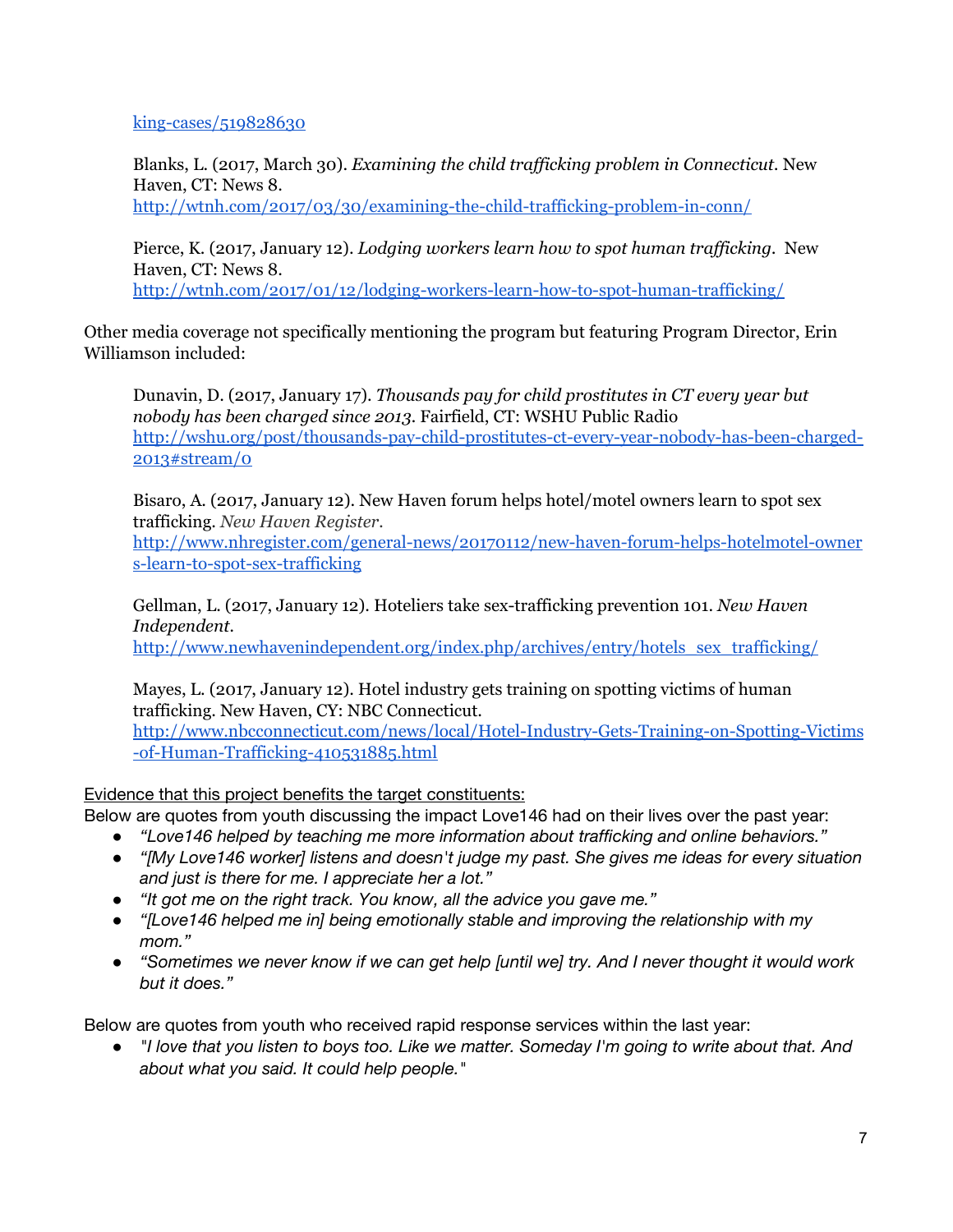- "Thanks for giving me the words to explain how I was taken advantage of. I felt at fault but now *I can explain to people how he tricked me. And I can tell my friends to be careful."*
- "I knew what a pimp was and I knew to be afraid of a pimp. I just didn't realize that the person I *thought was helping me and keeping me protected, who I thought was my friend-was really my pimp."*

## Evidence of collaboration and partnership:

Long-Term Services have included participation in:

- 1,286 conversations with other professionals providing services to youth in our program.
- 194 case meetings to discuss the wellbeing of the youth, develop a collaborative case plan, identify needed supports, assess progress, and deal with any critical incidents.
- 55 school Planning and Placement Team (PPT) meetings to initiate and discuss evaluations; determine eligibility for special education services; develop a child's Individualized Education Program (IEP); and/or to review and/or revise the child's program.

Love146 also participates in the following coalitions:

- The Human Anti-Trafficking Response Team
- The Connecticut Coalition Against Trafficking
- The Connecticut Trafficking in Persons Council
- The Girls' Provider Network
- Multiple Multidisciplinary Teams throughout Connecticut

# **U.K. Survivor Support**

In 2016/17 the UK Survivor Support Programme has provided Long-Term Services to young people at high-risk for, and confirmed survivors of, Modern Slavery / human trafficking and exploitation. The goal of the UK Survivor Support Programme is to work with young people, foster carers, and agencies involved in the supportive care for each young person, in order to decrease the young person's risk for exploitation, increase stability, and help the young person's progress towards their independence and the attainment of their goals. Trafficked or suspected trafficked young people require specialised services to meet their individual needs and help them integrate into their communities. Love146 is able to provide information, safety planning, and referral services and trauma-informed therapeutic support services to help ensure young people receive coordinated holistic support.

During 2016-17, there was an increase in our service provision supporting children and young people trafficked into the UK, and a deepening of relationships with clients Love146 UK has supported over the years. Our Survivor Support Programme expanded into new areas of service provision and our new frontline presence in London added to our impact.

Key activities and outcomes from our last period are outlined below.

**Survivor Support Services**: During this last period, our direct services impacted the lives of 17 children and young people, all of whom were trafficked from abroad. We also supported an additional 5 children of those young people.

This period saw 7 new referrals to our Survivor Support programme:

- 5 referrals to our Outreach Support Service (London)
- 1 referral to our Specialist Supported Accommodation (Hampshire)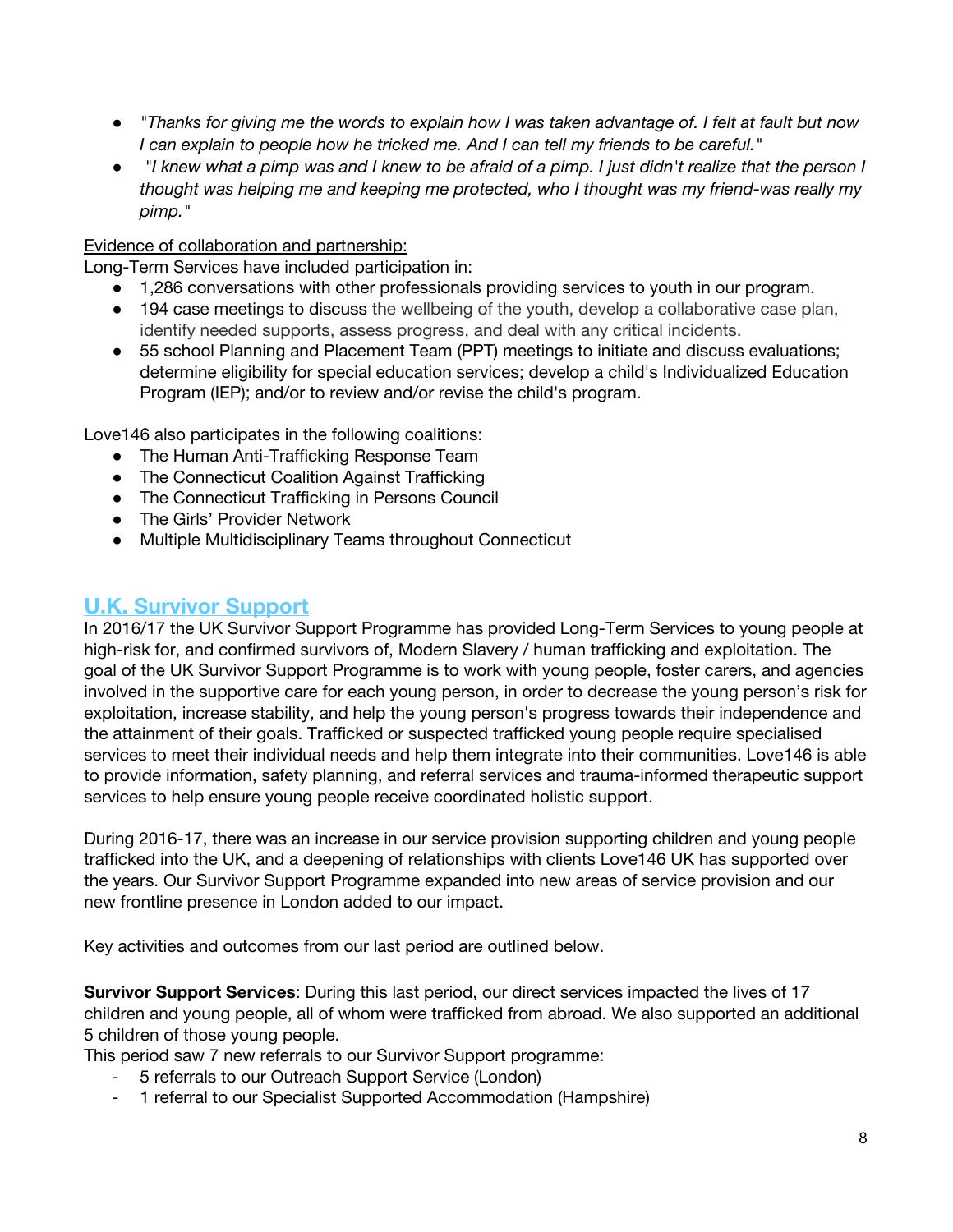- 1 referral to our Specialist Independent Supported Accommodation (Hampshire) Our ongoing Survivor Support continues to incorporate:

- a trafficking assessment
- a risk assessment regarding the level of presenting and on-going risk (external)
- environment and internal environment
- intervention plans tailored to the needs of each young person
- regular reviews with the young person and any other agency

**The Development and Implementation of Specialist Supported Independent Accommodation**:

During this period, in response to a need identified by another Local Authority, one young person transitioned from Love146's "wrap around support/specialist support to Foster Care", and continued to be supported through our Specialist Supported Independent Accommodation (SSIA). This new Love146 service allows the young person to live independently - transitioning to adulthood with wrap around support by a Love146 worker/interpreter. Funding for this service was secured from the Local Authority with the placement reviewed on a regular basis.

**Outreach Support - New London Based Services:** Significant time was invested into a new partnership with the London Borough of Merton, which led to five referrals (including two Trafficking Assessments) for wrap around outreach support. During this period we recruited two part-time London based practitioners to support ongoing provision of wrap around outreach support. Both practitioners provide cover for all referrals received in London. To ensure the sustainability of the service, all face-to-face work was agreed upon and paid for by the London Borough of Merton.

**Foster Carers Training & Services:** A new foster care agency relationship began during this period, providing wrap around support for the placement of a 16-year old Vietnamese young person, who eventually transitioned to our SSIA. This included wrap around support through the Love146 Immediate Safety Plan and the Safety Plan Reduction Programme. Local Authorities continue to be under pressure to find suitable accommodation for trafficked children and thus Love146 UK continued to offer the opportunity to refer placements to the 18 Love146 trained specialist foster carers.

**General Training and Awareness:** During this period Love146 UK continued to deliver bespoke and high quality training to Local Authority Social Workers and those most likely to encounter trafficked children and young people. Our training equipped workers with the tools to both identify and appropriately safeguard children. New materials were created for the Modern Slavery Partnership (Hampshire) master classes, and we also delivered awareness raising seminars throughout the period (from college students, to family nurse community teams).

Love146 UK staff also attended multiple local and national conferences, highlighting our work, and sharing expertise and best practice in the area of safeguarding/accommodating children trafficked from abroad. This included presentations for:

- Baobab National & International Conference
- IOW Adults Safeguarding conference
- University of Southampton Equality & Diversity week
- Cardiff Metropolitan University
- Combating Human Trafficking Multi Agency Response conference
- Adolescents at Risk Hampshire Safeguarding Children's Board conference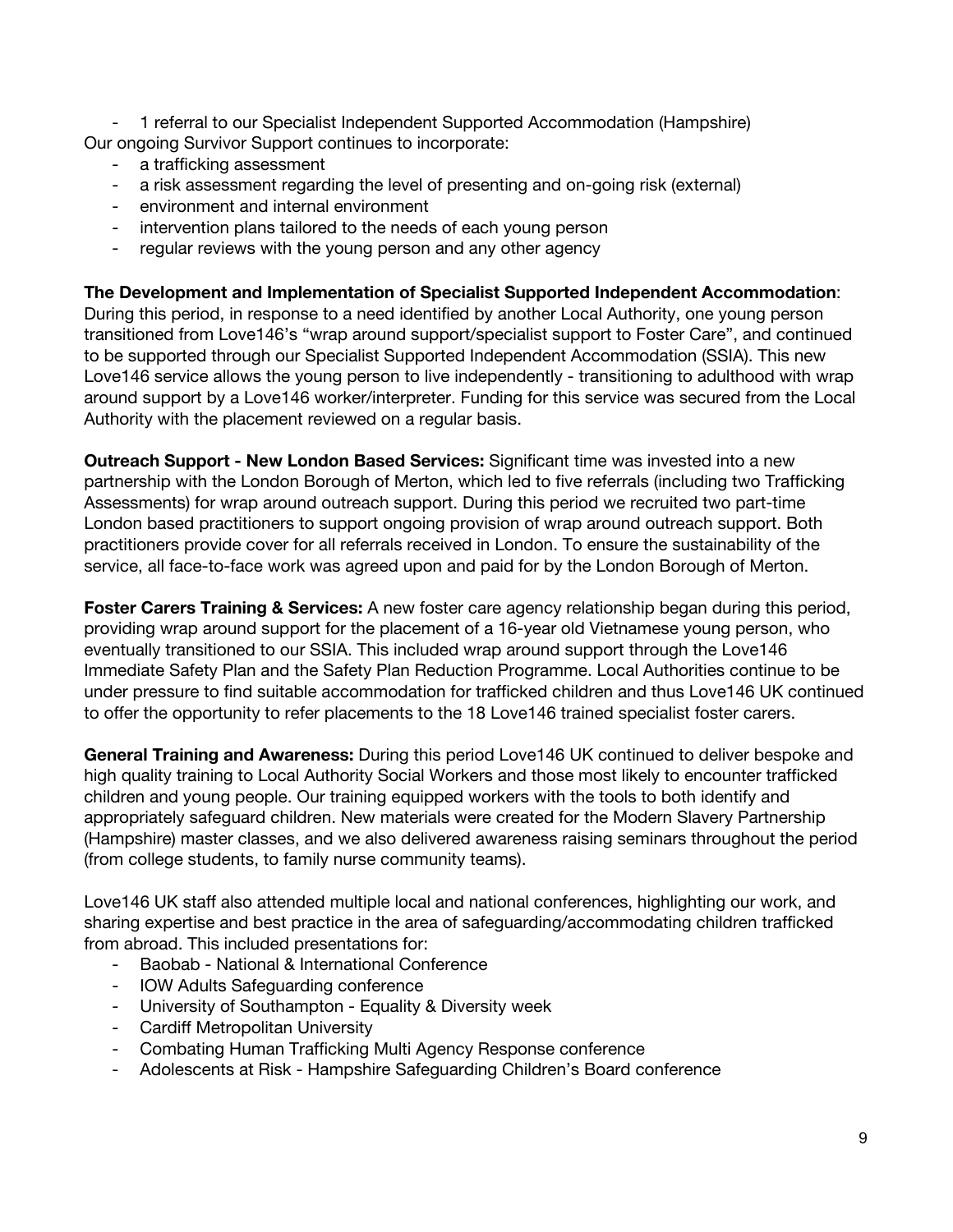**Multi-Agency Strategic Meetings:** As part of our commitment to journey with trafficked young people for as long as it takes, we regularly partook in multi-agency strategy meetings to plan ongoing actions for the young people previously in Love146 UK's pilot safe accommodation. In addition, Love146's UK Care Director, Lynne Chitty, offered Children's Service managers and practitioners, and the police, on-site consultancy and expertise in guiding best practice for safeguarding and supporting children trafficked into the UK. This included the promotion of trafficking risk assessments, placement assessments, community risk assessments, missing person passports, and safety plans.

**Specialist Assessments / Reports:** Multiple requests were made to Love146 UK for specialist Asylum Appeal Court reports during this period. We saw the demand for this service grow due to the increase in the numbers of children trafficked as the refugee crisis unfolded.

The trafficking assessments conducted in this period led to referrals for Love146 UK's outreach services which delivered support to the carers to implement the Love146 Immediate Safety Plan and supported the young people and carers through the process. This ensured the safeguarding needs were kept paramount for each trafficked young person.

## **Volume**

Children directly impacted

● 18 children and young people

Professionals directly impacted

- 8 professionals received Love146 Child Trafficking training
- 6 caregivers (foster carers) provided Child Trafficking training
- 72 professionals provided Child Trafficking awareness presentation (under 90 minutes)

## **Depth**

Evidence of significant transformation in a young person's life:

In response to a request to place a 17-year old Vietnamese boy trafficked into the UK, Love146 Specialist Supported Accommodation (SSA) was developed. This is safe accommodation for a young person with full wrap around support delivered by an inhouse Love146 carer. The trained carer ensured all aspects of the Love146 Immediate Safety Plan, and the Safety Plan Reduction Programme, were implemented. Funding for this placement was secured from the referring Local Authority with full support from the Child Protection Independent Reviewing Officer, who commented that "*Love146 are the experts, we will go with their recommendation*".

Following this placement the young person transitioned into Love146 Specialist Supported Independent Accommodation, and was therefore able to continue on the intervention plan. Love146 has remained the constant and the wrap around service continues to be implemented by known Love146 practitioners who are culturally matched. He has flourished as a young, independent person, gaining confidence in the community, and in college where he is now studying Maths and English. He has become a responsible tennant and has gained understanding of his duties and the duties of others towards him. He remains safe, and engaged.

### Evidence that this project benefits the community beyond direct involvement:

As well as delivering direct support to children and young people, we continue to be committed to delivering training and awareness raising, specifically for those in front line roles such as police and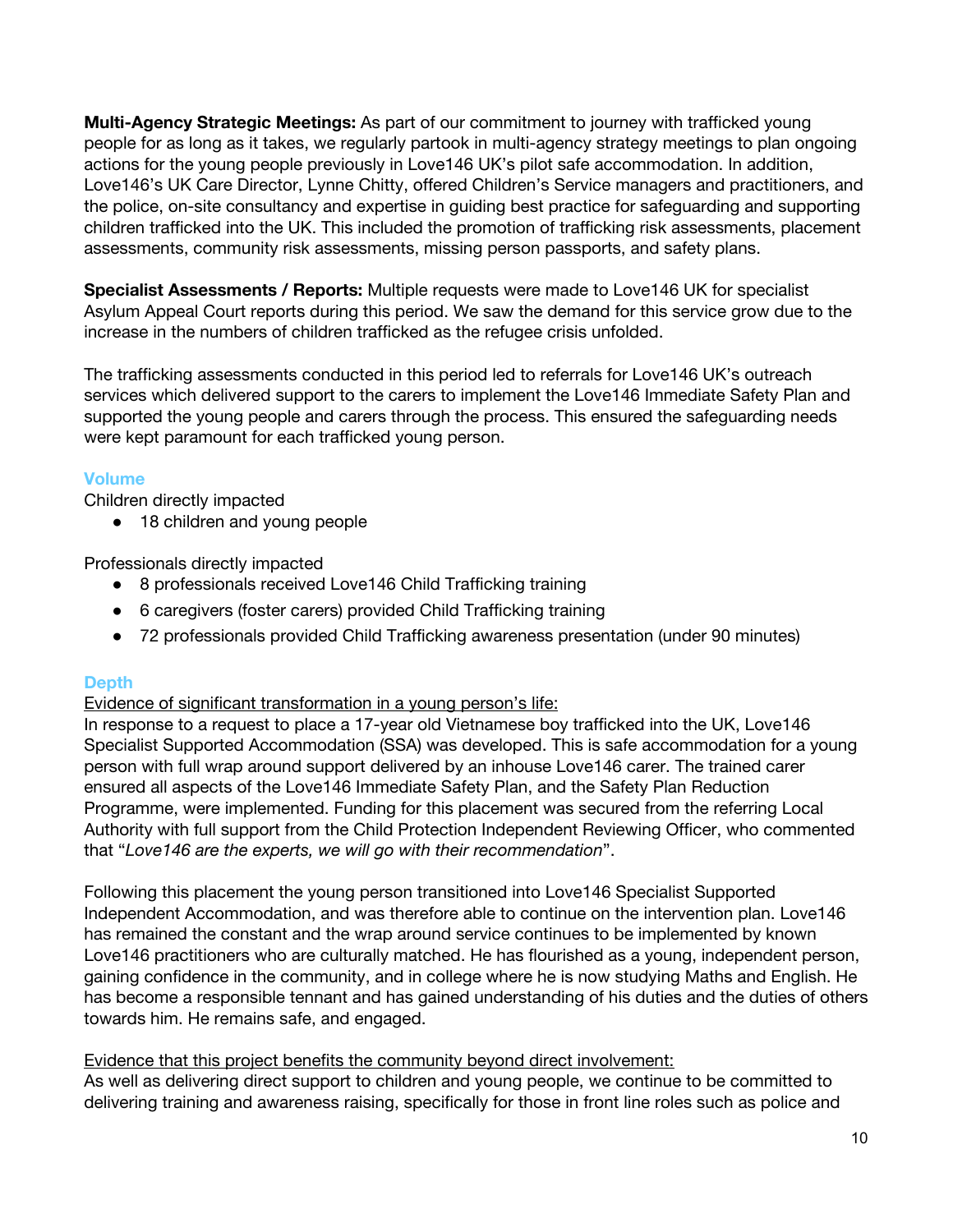children's social care. The young people we support remain safe and are working towards full integration into the community. There are no missing episodes which would impact on community policing, health services and carers, allowing these resources to remain focussed on delivering services elsewhere.

Evidence that this project benefits the target constituents:

Quote from a Young Person in our care

"Before I didn't feel safe. Now I am in the care of Love146 I feel really safe. Completely different from before."

The 'Human Trafficking and Modern Slavery' Proactive Scrutiny Report (Hampshire Police & Crime Panel) specifically identified Love146 accommodation as leading to "*significantly improved positive outcomes for those young people supported*".

Quote from Detective Gillooly, Specialist Interview Team.

*"I support the application to keep MVL with Love146. I would also recommend he remains with Love146 long term so the contact with his traffickers continue to be severed"*

## Evidence of collaboration and partnership:

During 2016/17, we continued to provide, and receive support, in a multi-agency arena, including:

- The Commissioner to the Modern Slavery Act, Kevin Hyland
- Missing Exploited and Trafficked (MET) Strategic group for Hampshire, Portsmouth,Southampton and Isle of Wight
- C-TAIL advisory group: A group of multi-agency professionals working in the trafficking sector in management roles. They provide advice, guidance and reference for the NSPCC run Child Trafficking Advice and Information Line.
- The Police and Crime Commissioner for Hampshire and the Isle of Wight.
- Stop the Traffic
- NGO Advisory Group Helpline (led by Unseen)
- Human Trafficking Foundation (HTF)
- Children's Society Trafficking Practitioners Forum, sharing best practice
- Thames Valley Police sharing best practice
- Home Office Meetings, Portsmouth

Love146 UK continued to be represented at both local and national levels, within several partnerships/multi agency working groups, one of which Love146 UK Care Director, Lynne Chitty, chaired. These included:

- 4 LSCBs MET (Missing, Exploited, Trafficked) groups for Hampshire, Southampton, Portsmouth and the Isle of Wight.
- Modern Slavery Partnership Group.
- UK Border Agency Portsmouth.

**Volunteer Groups & Faith Partnerships:** During this period we further developed our partnership with the Portsmouth Diocese, delivering several presentations and raising awareness on modern slavery. We also continued to be supported by entities such as Home Church in Hatfield. Home Church's Volunteer Team completed the Abolitionist Curriculum and continue to raise awareness on behalf of Love146 UK.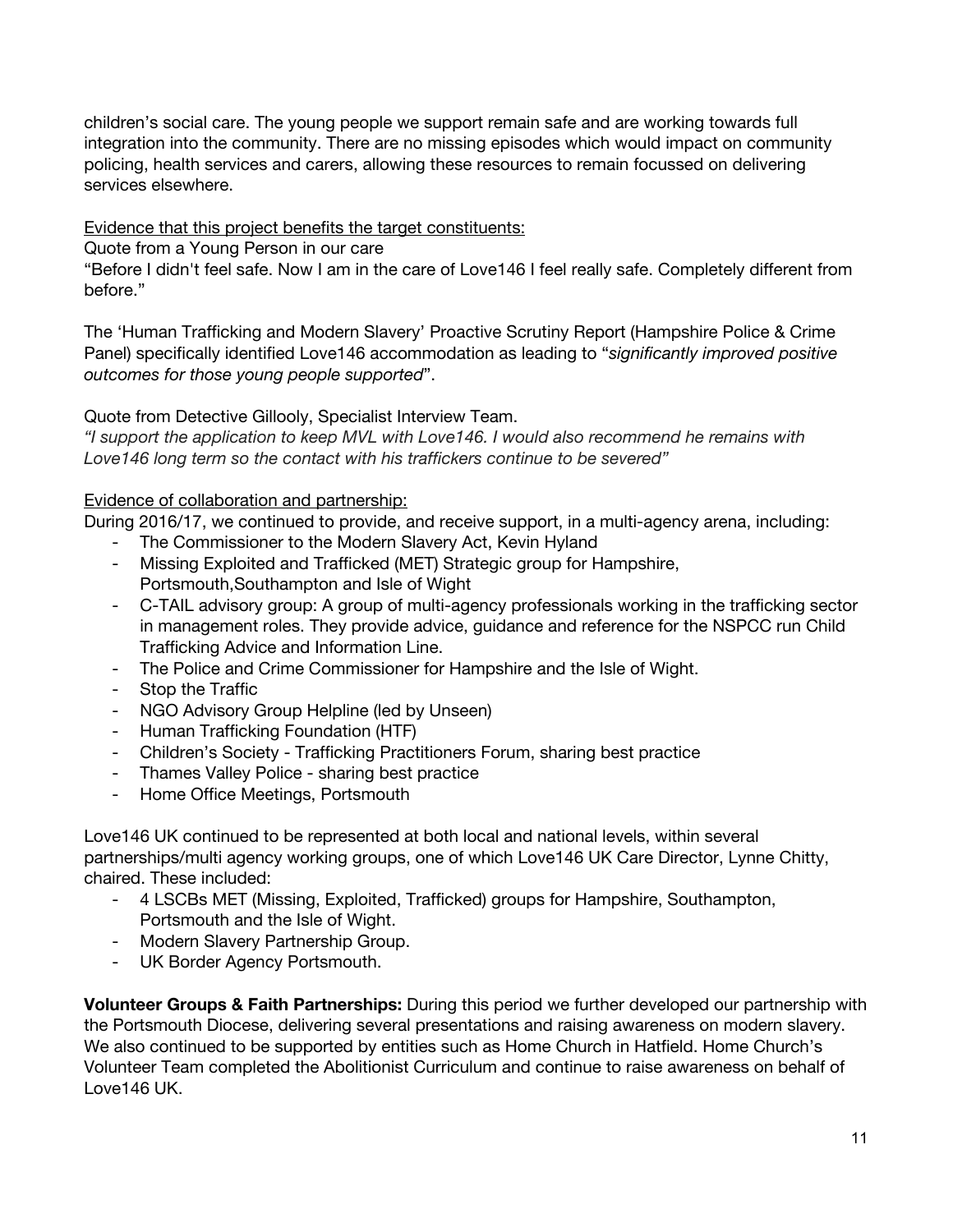# **U.S. Prevention Education**

Youth at high-risk for human trafficking and exploitation have been recognized as an underidentified and underserved victim population across the United States. In July 2010, Love146 established the U.S. Prevention Education Program to help identify and disrupt vulnerabilities and behaviors that would increase a youth's risk of human trafficking and exploitation. In 2014, after identifying some critical gaps, Love146—along with a multidisciplinary team of experts in the field of child protection and evaluation—began the development of *Not a Number*, a research informed child trafficking and exploitation prevention curriculum*.*

Since its inception, the U.S. Prevention Education Program has reached over 18,000 youth. Acknowledging the importance of reaching more children than is possible through direct implementation alone, Love146 provides training and technical assistance to schools, agencies, and organizations with the infrastructure and professional staff to effectively reach their own communities. Since January 2015, Love146 has certified 342 facilitators, and it is anticipated that approximately 1,500 additional facilitators will be certified in the next five years. Love146 engages a full spectrum response to prevention, including offering resources for caregivers and professionals to help them better respond to the needs of these youth.

## **Love146's U.S. Prevention Education Program has four key goals:**

- Decrease youth's risk for exploitation: *Not a Number*, a multi-level prevention curriculum designed to teach youth how to protect themselves from human trafficking and exploitation through information, critical thinking, and skill development, is the anchor of the program. *Not a Number* integrates a holistic view of the issue by focusing on respect, empathy, individual strengths, and the relationship between personal and societal pressures that create or increase vulnerabilities.
- Support a comprehensive, whole-school or entire-system, response to human trafficking and exploitation: *Not a Number* includes information to support a whole-school or entire-system response and has been designed to reinforce and integrate with other prevention efforts being facilitated to increase youth health and safety and improve school, agency, or organizational climate.
- Develop and maintain a strong, evidence-based approach to prevention: *Not a Number* has been developed by experts in the field of human trafficking and commercial sexual exploitation and is designed to address the evolving tactics used to recruit and exploit youth. The curriculum is grounded in empirical literature and incorporates best practices in the field of prevention education. In order to continually evaluate the extent to which the materials in this curriculum are meeting its intended goals, curriculum developers worked with experts from the Crimes Against Children Research Center at the University of New Hampshire to design measurable skill-based learning objectives. Based on these learning objectives, the Crimes Against Children Research Center assisted in developing research-based assessment tools to facilitate immediate and long-term outcome evaluation efforts.
- Support a coordinated response to human trafficking and exploitation in Greater Houston: Through participation in human trafficking and CSE related coalitions and stakeholder meetings, the U.S. programs team is actively engaged in collaborative efforts in the Greater Houston area. In an effort to increase community providers' knowledge and capacity to prevent and identify human trafficking and exploitation, Love146 also provides training and technical assistance to key community providers working with at-risk and exploited youth.

#### **Volume**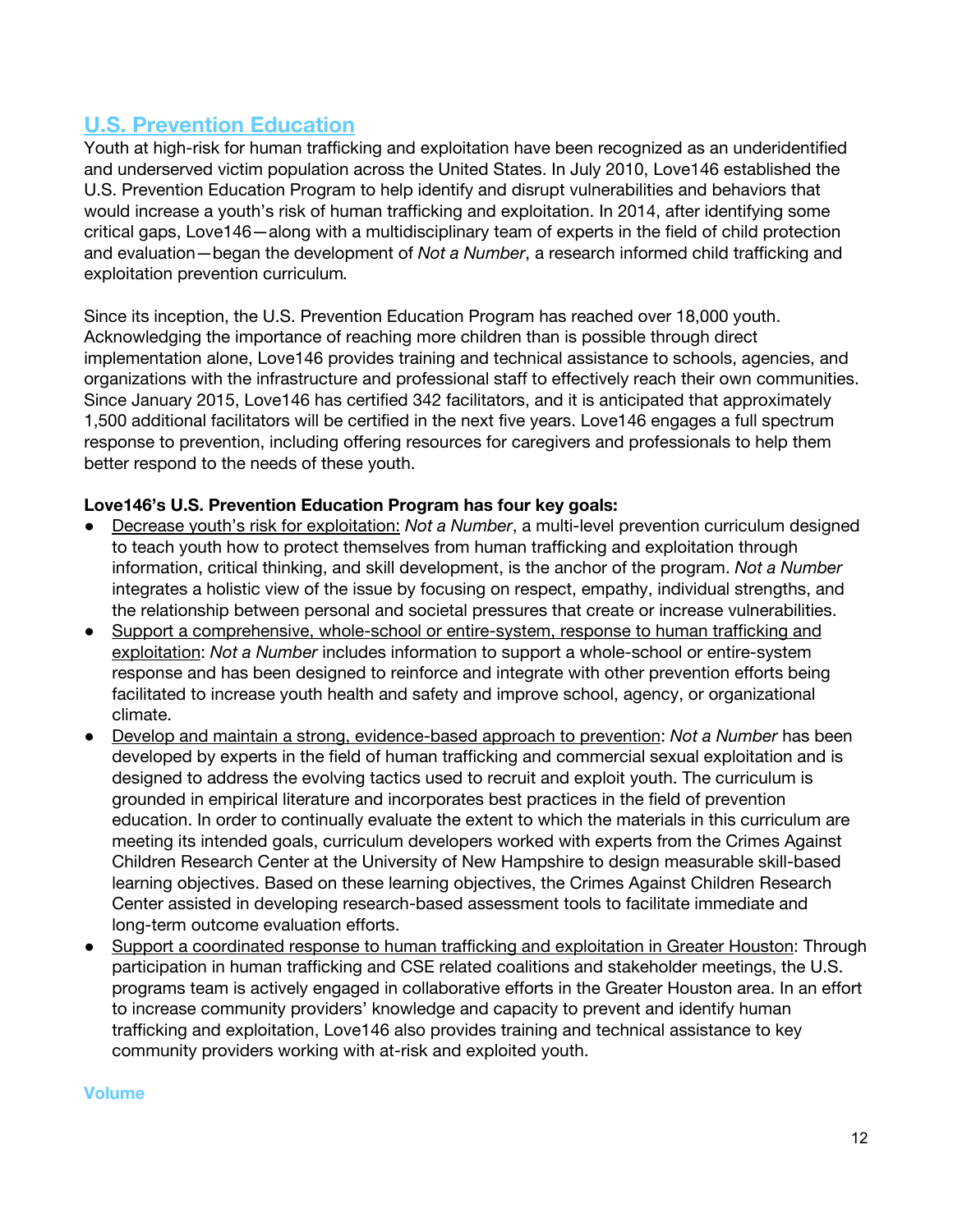Children directly impacted:

- 1686 youth reached through prevention education (274 reached through Love146 facilitators; 1412 directly impacted through the training of adult service providers)
- 792 youth reached through awareness raising

Professionals directly impacted:

- 555 professionals reached through training
- 159 professionals reached through awareness raising; and,
- 193 professionals were certified to facilitate *Not a Number.*

Children directly impacted since the program began in 2010:

- 13,421 youth reached through prevention education
- 8,392 youth reached through awareness raising

Professionals directly impacted since the program began in 2010::

- 4,508 professionals reached through training
- 179 professionals reached through awareness raising; and,
- 342 professionals were certified to facilitate *Not a Number.*

### **Depth**

Evidence of significant transformation in a youth's life:

- A student approached [the facilitator] after one session and talked about the benefit of the activity, "You Are More." She came up to the facilitator and said "this activity was so helpful. No one ever says they believe in me and I want to go to college and be a psychologist. Now I know I can believe in myself."
- After a *Not a Number* group, one youth spoke one-on-one with the facilitator about family dynamics, personal feelings and experiences, and an unhealthy relationship she had been in. The facilitator was able to listen and help youth focus on thinking about red flags, setting boundaries, and healthy support systems that could help her stay safe and engage in healthier relationships in the future. The youth sent an email to the facilitator thanking her and expressing how helpful the meeting had been and how much she appreciated being heard, understood, and for the opportunity to practice some skills.

Evidence that this project benefits the community beyond direct involvement:

- Facilitators have been certified in seven new states, for a total of 12 states, with increases in previous states as well. These facilitators are now equipped to reach youth in their respective communities.
- The prevention team has conducted trainings and presented at several state and national-level conferences this year — reaching a total of 714 professionals working with at risk youth.

Evidence that this project benefits the target constituents:

● Pre-post evaluation of *Not a Number* indicates significant improvement in all areas, including knowledge, attitude, and intent to change behavior. The following excerpt is from the *Not a Number* "Pre-Post Course Evaluation Findings" report developed by UNH.

> *Love146 is to be commended on including evaluation procedures as part of their curriculum delivery. This is not common for prevention education programs, or for prevention and service delivery fields in general. The process provides evidence of the*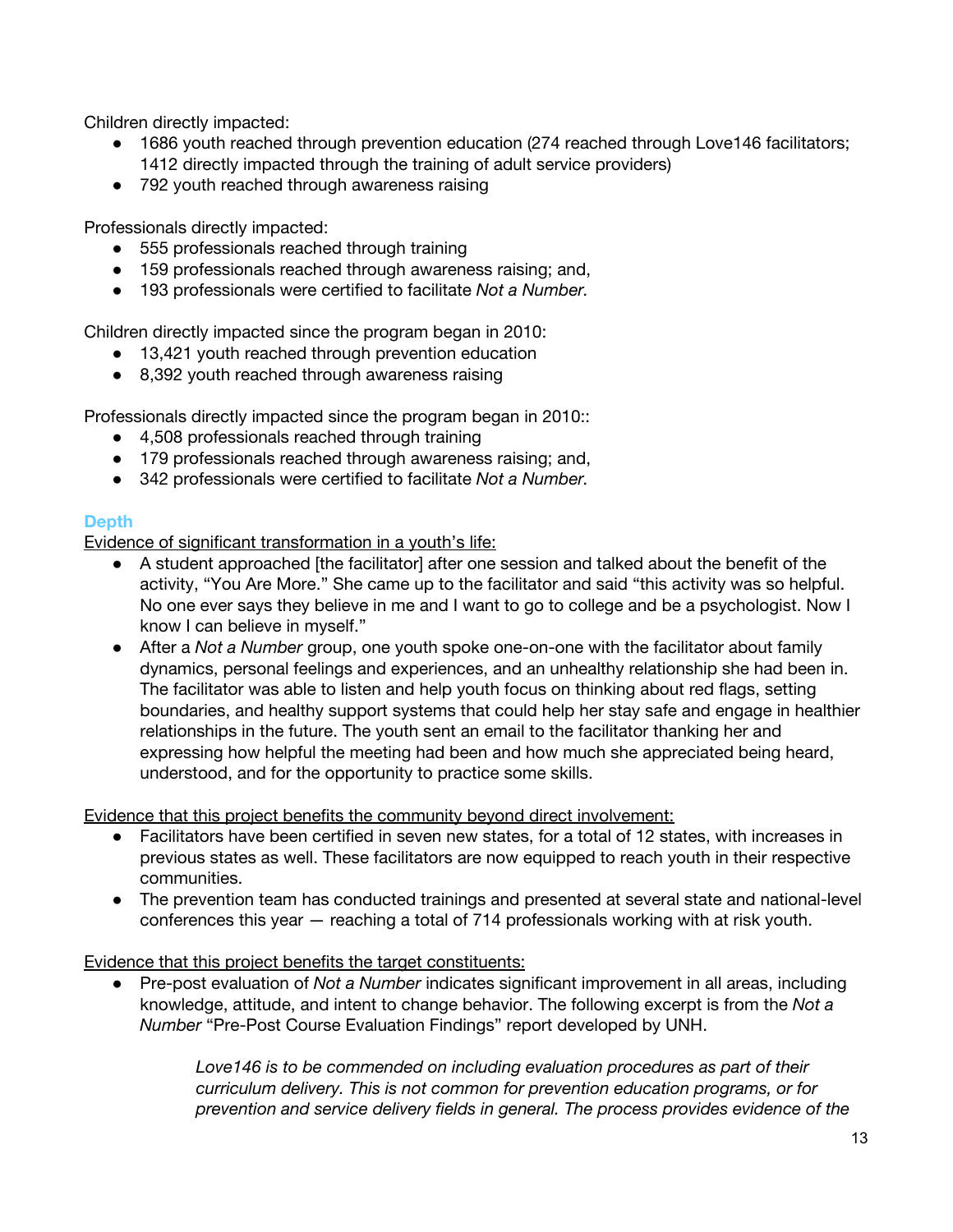*commitment that Love146 has to being a learning organization and continually evaluating and improving on the services that they offer youth and victims of trafficking.*

*The survey results overall indicate that students are successfully learning the information that is being provided to them through the Not a Number prevention curriculum. Some of the key learning successes are evidence that youth have a better understanding of who victims of sex trafficking are, how coercion and grooming occur, and that victimization doesn't mean that there was necessarily force, as a result of program exposure. Overall they also demonstrate a better understanding of warning signs that a relationship may be abusive and a greater likelihood to seek help if they are being hurt or in a risky situation. For example, students reported a greater likelihood of using hotlines if they were in a situation where they needed help.*

*\*See UNH report for additional detail.*

- Additionally, since the program's inception, youth reached through *Not a Number* by Love146 staff have disclosed 286 instances of abuse and exploitation.
- Participants in *Not a Number* Facilitator Certification Trainings have shared:
	- It is very encouraging to see a curriculum like this is out there to bring awareness and prevent our youth from falling victim to such a horrific experience.
	- This was probably the best and most effective training I have attended in a long time. Thank you!
	- $\circ$  Amazing curriculum  $-$  excited to begin implementing it at my agency!
	- Great training! Highly enjoyed this training and now I am well prepared to teach the youth about human trafficking and exploitation.
	- I can't wait to run this it's surely needed and I think it'll be well received. Thank you.
	- Totally awesome I have already recommended to others! I loved each day of learning!

## Evidence of collaboration and partnership:

- Love146's prevention program is built on a foundation of partnership  $-$  requiring strong engagement with licensed agencies and facilitators to increase impact. This year, we have initiated or enhanced collaborative relationships with several states, including Minnesota, Texas, and Georgia. These enhancements have led to an increase in facilitator trained (e.g., the Minnesota Department of Health funded the training and certification of 38 facilitators) and/or recognition (e.g., The "Georgia Child Sexual Abuse and Exploitation Prevention Guide," developed by the state of Georgia, listed *Not a Number* as one of seven programs meeting their defined criteria. *Not a Number* is the only child trafficking specific prevention curriculum listed. Twenty-five abuse and exploitation prevention curricula were reviewed.).
- The prevention team has collaborated with a variety of partners, including the City of Houston and Thorn, in order to promote prevention resources online. While final numbers for the #WatchforTraffick campaign will be reported at the end of the campaign next quarter, initial indicators demonstrate strong impact in both Texas and Connecticut.

## **Empowering Movement: Mobilization**

Love146 Mobilization embraces the Love146 philosophy that the end of child trafficking and exploitation will happen when governments, non-government organizations, law enforcement, service providers,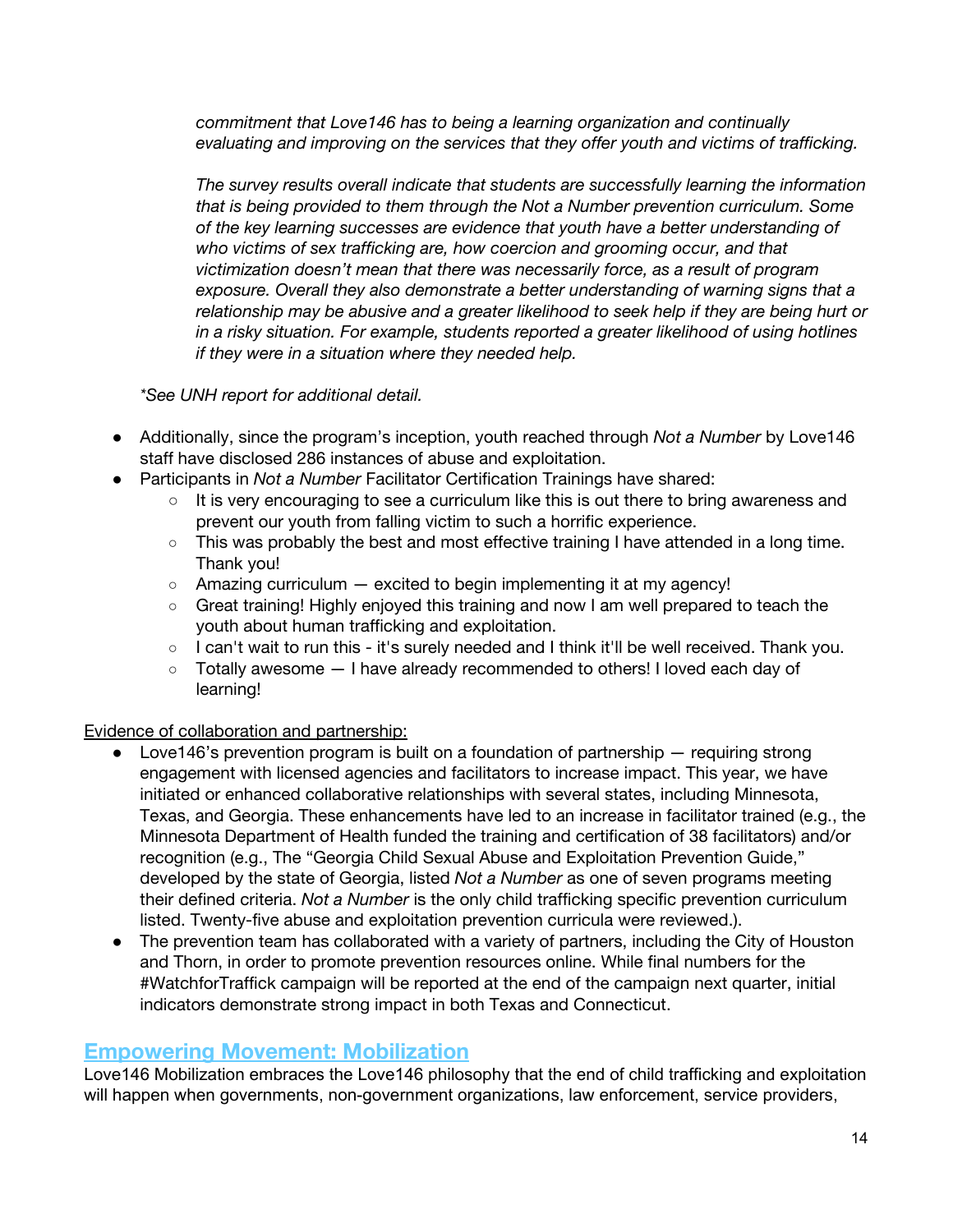communities of faith, businesses and corporations, and individuals all work together. To that end, Love146 Mobilization has invested significantly in 2016/17 to equip Volunteer Teams in grassroots mobilization and as a department, contribute thoughtful collaboration with government agencies, law enforcement, and like-minded NGOs on mobilization, professional development, and awareness efforts.

## **Volume**

- Active Volunteer Teams: 44
- Professionals trained: 105
- Professionals provided awareness raising: 194

## **Depth**

Evidence that this project benefits the community beyond direct involvement:

Love146 Mobilization has made significant strides to impact the hospitality community in the state of Connecticut and beyond. During this fiscal year, the Connecticut Department of Children and Families, Love146, Connecticut Lodging Association, Department of Homeland Security, the Federal Bureau of Investigations, and the United States Attorney's Office presented hospitality training to 60 properties and 86 hoteliers.

In addition, the Connecticut Lodging Association sent out 7 email blasts to their list-serve of 505 lodging properties with Love146 Mobilization resources (hospitality poster, red flags packet, and contact info for training).

### Evidence that this project may benefit the target constituents:

*"I attended your presentation with two other colleagues and found … the presentation (to be) very beneficial. We brought the information back to our counseling office and our director thought it would be great to educate our community."*

"On behalf of my staff and organization, I would like to offer a sincere thank you both for a great *presentation yesterday. It was very informative and educational. I'm certain that we will apply what we learned from you into our practices with our clients and families."*

*"Exploring partnerships to combat human trafficking is a very important topic to our committee and to law enforcement in general. The information shared by Love146 was very helpful and demonstrated the important ways that law enforcement and service providers work together to identify and rescue victims as well as investigate and prosecute their exploiters both domestically and internationally."*

### Evidence of collaboration and partnership:

Love146 trained 105 professionals at the Panel Discussion and CLE on Human Trafficking at the Syracuse University Law School. This was a joint effort between Love146 Mobilization, Love146 Syracuse Volunteer Team member Supreme Court Justice Deborah Karalunas, and New York State Courts. Lawyers and judges from all over central New York gathered at the law school to hear from federal, state, and local officials who are collaborating to end trafficking and exploitation. In addition to raising awareness and providing training, the event led to meaningful opportunities for Mobilization and Prevention Ed to further collaborate with and train youth-serving professionals.